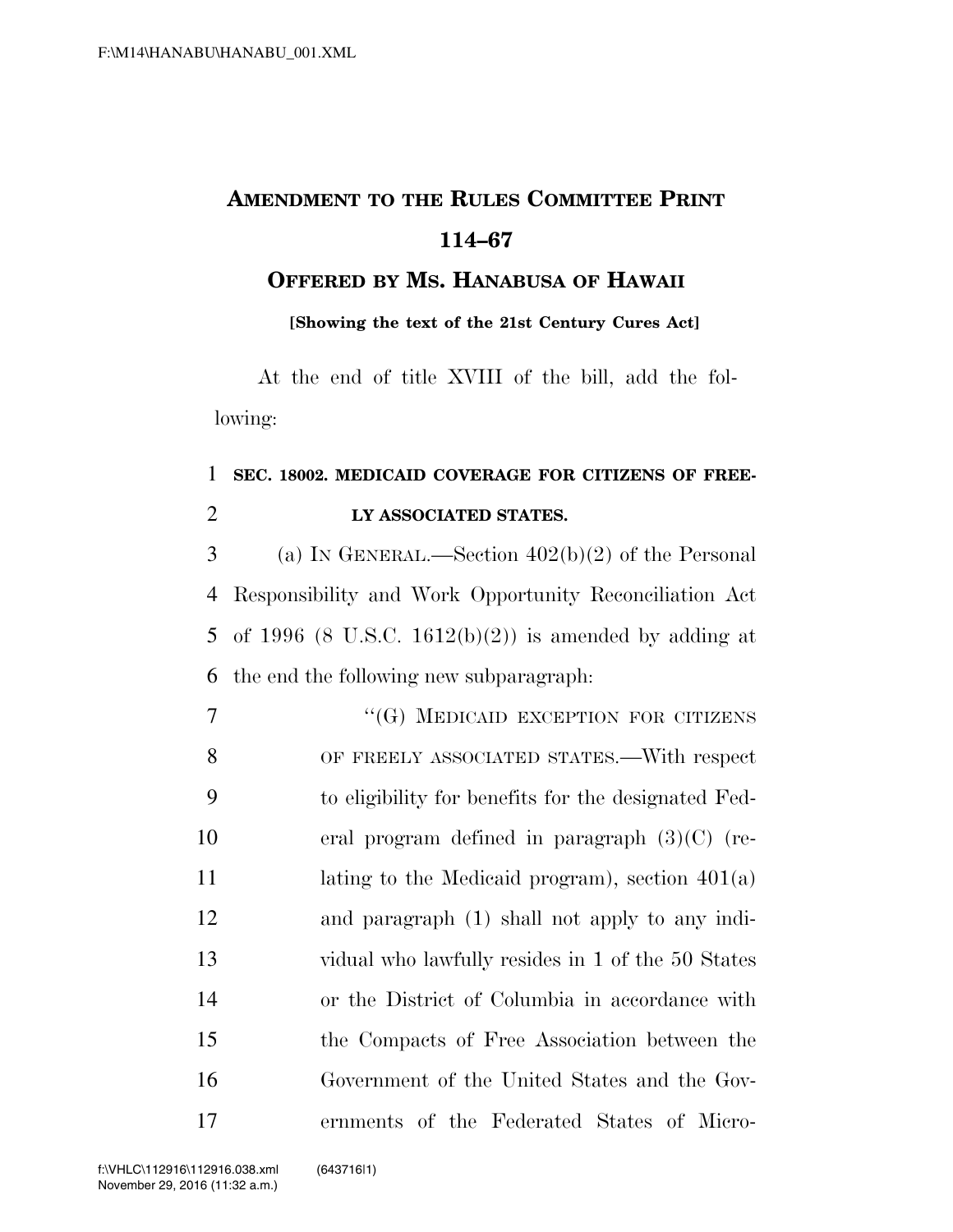| $\mathbf{1}$   | nesia, the Republic of the Marshall Islands, and                   |
|----------------|--------------------------------------------------------------------|
| $\overline{2}$ | the Republic of Palau and shall not apply, at                      |
| 3              | the option of the Governor of Puerto Rico, the                     |
| $\overline{4}$ | Virgin Islands, Guam, the Northern Mariana                         |
| 5              | Islands, or American Samoa as communicated                         |
| 6              | to the Secretary of Health and Human Services                      |
| $\tau$         | in writing, to any individual who lawfully re-                     |
| $8\,$          | sides in the respective territory in accordance                    |
| 9              | with such Compacts.".                                              |
| 10             | (b) EXCEPTION TO 5-YEAR LIMITED ELIGIBILITY.—                      |
| 11             | Section 403(d) of such Act $(8 \text{ U.S.C. } 1613(d))$ is amend- |
| 12             | $ed$ —                                                             |
| 13             | $(1)$ in paragraph $(1)$ , by striking "or" at the                 |
| 14             | end;                                                               |
| 15             | $(2)$ in paragraph $(2)$ , by striking the period at               |
| 16             | the end and inserting "; or"; and                                  |
| 17             | (3) by adding at the end the following new                         |
| 18             | paragraph:                                                         |
| 19             | $(3)$ an individual described in<br>section                        |
| 20             | $402(b)(2)(G)$ , but only with respect to the des-                 |
| 21             | ignated Federal program defined in section                         |
| 22             | $402(b)(3)(C)$ .".                                                 |
| 23             | (c) DEFINITION OF QUALIFIED ALIEN.-Section                         |
| 24             | $431(b)$ of such Act $(8 \text{ U.S.C. } 1641(b))$ is amended—     |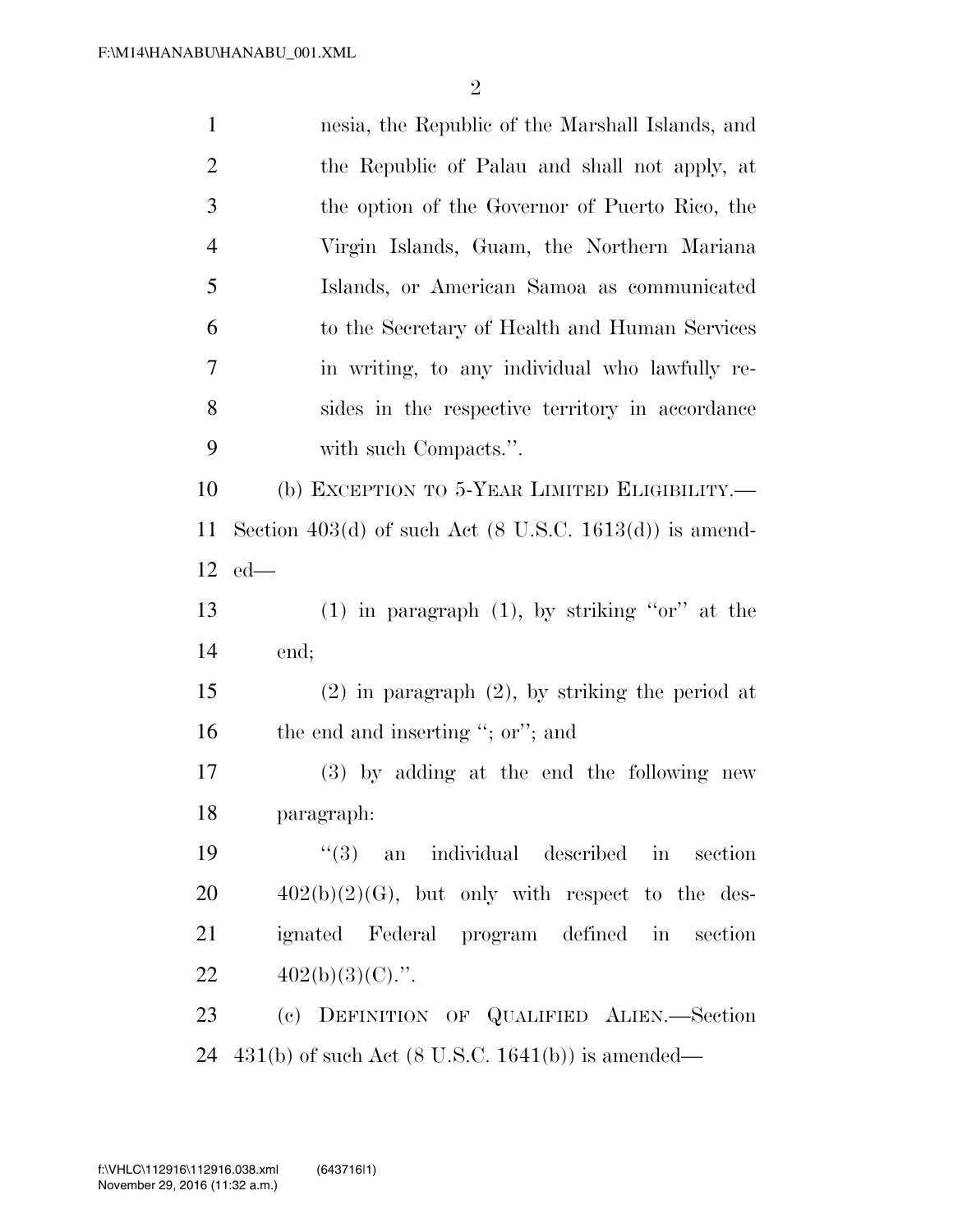| $\mathbf{1}$   | $(1)$ in paragraph $(6)$ , by striking "; or" at the            |
|----------------|-----------------------------------------------------------------|
| $\overline{2}$ | end and inserting a comma;                                      |
| 3              | $(2)$ in paragraph $(7)$ , by striking the period at            |
| $\overline{4}$ | the end and inserting ", or"; and                               |
| 5              | $(3)$ by adding at the end the following new                    |
| 6              | paragraph:                                                      |
| 7              | $(8)$ an individual who lawfully resides in the                 |
| 8              | United States in accordance with a Compact of Free              |
| 9              | Association referred to in section $402(b)(2)(G)$ , but         |
| 10             | only with respect to the designated Federal program             |
| 11             | defined in section $402(b)(3)(C)$ (relating to the Med-         |
| 12             | icaid program).".                                               |
| 13             | (d) CONFORMING AMENDMENTS.—Section 1108 of                      |
| 14             | the Social Security Act $(42 \text{ U.S.C. } 1308)$ is amended— |
| 15             | $(1)$ in subsection $(f)$ , in the matter preceding             |
| 16             | paragraph $(1)$ , by striking "subsection $(g)$ " and in-       |
| $17\,$         | serting "subsections $(g)$ and $(h)$ "; and                     |
| 18             | $(2)$ by adding at the end the following:                       |
| 19             | "(h) The limitations of subsection (g) shall not apply          |
| 20             | with respect to medical assistance provided to an indi-         |
| 21             | vidual described in section $431(b)(8)$ of the Personal Re-     |
| 22             | sponsibility and Work Opportunity Reconciliation Act of         |
| 23             | 1996."                                                          |
| 24             | (e) EFFECTIVE DATE.—The amendments made by                      |

this section shall apply to benefits for items and services